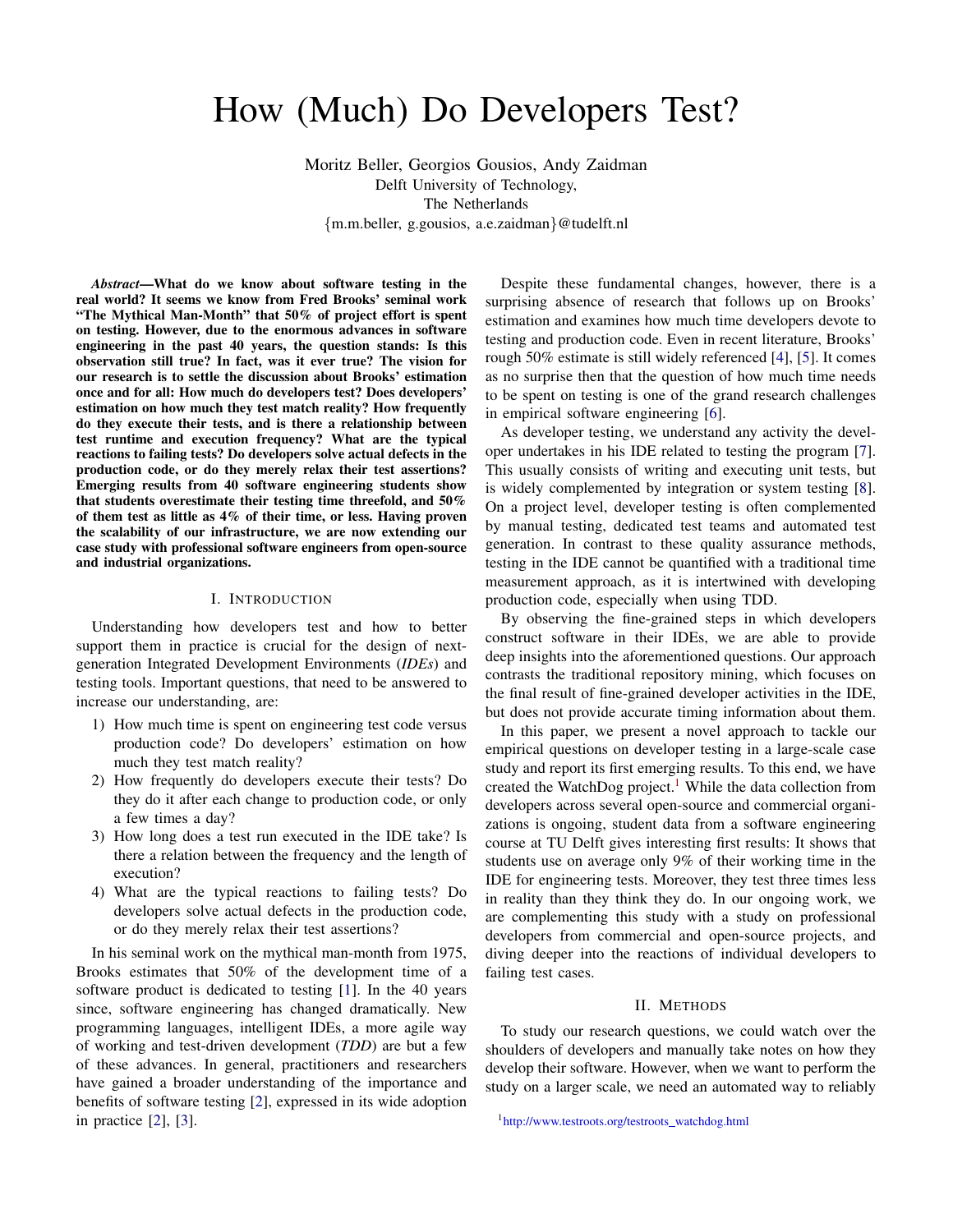

<span id="page-1-1"></span>Fig. 1. Exemplary data showing an intuitive visualization of intervals.

collect usage data related to developer testing. For this reason, we have developed WatchDog, which we detail in this section. We then explain how we attracted developers to using it.

## *A. WatchDog Infrastructure*

Starting with an initial prototype in 2012, we evolved WatchDog into an open-source and production-ready software solution<sup>[2](#page-1-0)</sup> with a client-server architecture, which is designed to scale up to thousands of simultaneous users.

*1) WatchDog Client:* We implemented WatchDog as an Eclipse plugin, because the Eclipse Java Development Tools edition (JDT) is one of the most widely used IDEs for Java programming [\[9\]](#page-3-8). Thanks to its integrated JUnit support, the Eclipse JDT facilitates developer testing.

WatchDog instruments the Eclipse JDT environment and registers listeners for internal UI events related to programming behavior and test executions. We group coherent events as *intervals* which comprise its interval type, start and end time. Thanks to this abstraction, we can closely follow the typical workflow of a developer without observing hundreds of events per minute. Every time a developer reads, modifies or executes a test or production code class, WatchDog creates a new interval and enriches it with interval type-specific data.

Having installed WatchDog, developers register a user and the workspaces in which it should be active. The registration includes a survey which asks for an estimate of how much time they spend on testing, and how experienced a programmer they are.

Figure [1](#page-1-1) shows an exemplary workflow: a developer starts Eclipse and WatchDog creates EclipseOpen and UserActive intervals (1). After that, the user executes the unit tests of the class he needs to change, triggering the

<span id="page-1-0"></span><sup>2</sup><https://github.com/TestRoots/watchdog>

creation of a JUnitInterval that is enriched with the test result "Passed" (2). Having browsed the source code of the file (3) to understand which parts need to change (triggering a ReadingInterval), the developer then performs the necessary changes. In such a TypingInterval, WatchDog stores categorical information on the opened file, like its source lines of code before and after editing, and whether it is production or test code. To rate a file as a test, we look for imports of Java test frameworks and their annotations (Junit, Mockito, or PowerMock), and "Test" in the file path. This way, we can correctly identify all tests that employ standard Java testing frameworks as test runners for their unit, integration, or system tests, and even test-related utility classes. A reexecution of the unit test shows it fails after the edit (4). The developer steps through the test with the debugger (5) and fixes the error. The final re-execution of the test (6) assures him of his success. All user intervals are backed by a timeout, so that we do not record intervals when the user is inactive. Intervals are locally cached, allowing offline work, and automatically sent as a Json stream.

*2) WatchDog Server:* The WatchDog server accepts this Json data via a REST API. After sanity checking, the intervals are stored in a NoSQL database. This infrastructure allows high extensibility up to thousands of clients and easy maintainability in case of changes in the client. Automated ping-services monitor the health of our web API, so we can immediately react if a problem occurs.

## *B. Acquisition of WatchDog Users*

Our initial hope was that it is sufficient to advertise WatchDog through its website, Twitter, and Facebook. However, despite enormous efforts, $3$  the social media campaign resulted in only two new users.

We identified three reasons for this: 1) Privacy-concerns. 2) A lack of an incentive to use WatchDog, as it does not give developers immediate insights. 3) An increasing popularity of other IDEs like IntelliJ IDEA.

As a result, we devised a new strategy on how to approach the Eclipse community as a whole and interested companies individually (mitigating reason 3). Furthermore, we implemented a new feature that displays basic statistics from the last development hour in the Eclipse IDE (2). While this increases the theoretical possibility that developers change their behavior, we could never fully exclude the Hawthorne effect [\[10\]](#page-3-9), namely that developers change their behavior because they know they are being watched. At the same time, we are developing solutions to make it attractive for companies to deploy WatchDog (1), like user-agnostic data collection and project reports aimed at the management level.[4](#page-1-3)

To calibrate our measurements, we asked 165 students participating in the 10-week course "Software Engineering Methods" (*SEM*) at TU Delft to install WatchDog. In the course, student teams of five to six implement a small game in

<span id="page-1-3"></span><span id="page-1-2"></span> ${}^{3}E.g.,$  we were retweeted in total over 60 times, <http://goo.gl/AqE2zU> <sup>4</sup>[http://files.figshare.com/1800935/sample](http://files.figshare.com/1800935/sample_watchdog_report.pdf) watchdog report.pdf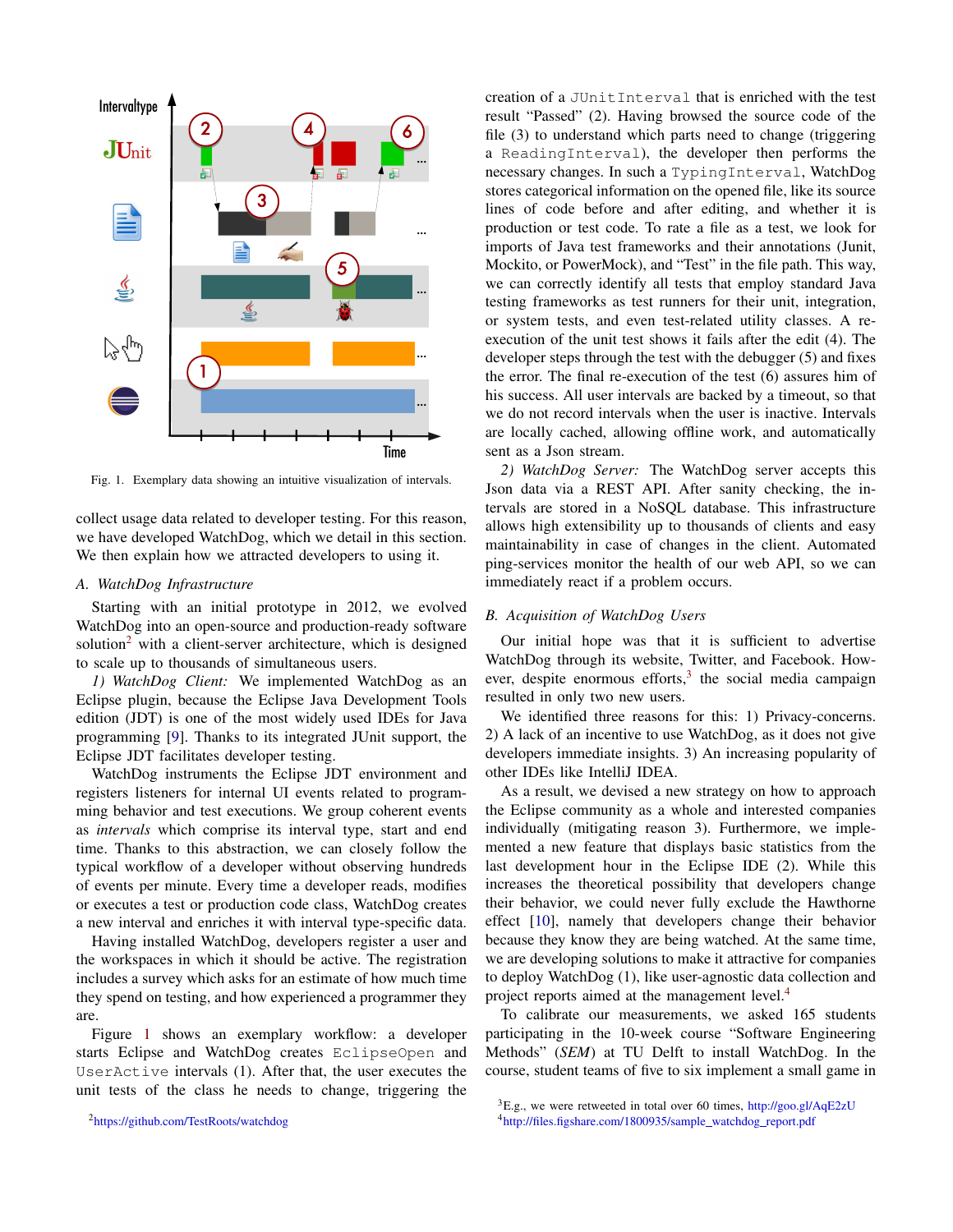Java. The course's weekly assignments focus on implementing new features while the students learn and apply sound software engineering principles. Students following SEM are familiar with testing and have to deliver a well-tested final product with 75% statement coverage (C0).

### III. PRELIMINARY RESULTS

In this section, we present the initial analysis of 388,669 intervals we received from 40 SEM students working on 24 different projects over the course of 10 weeks. In total, we observed 4.2 work years of development in the IDE, assuming the OECD average number of working hours in the Netherlands in 2013.<sup>[5](#page-2-0)</sup>

Table [I](#page-3-10) presents our preliminary results on variables that have been aggregated per project. From top to bottom, the table has four sections: overall project statistics, general user behavior in the IDE, user behavior with respect to testing, and statistics of test executions. Its mini-histograms provide an intuition of their distribution.  $Q_x$  denotes the x-quantile.

In general, we see that users spent on average 4 hours of work time per day, in which, on most projects, they read code rather than write it (70% reading time). Both variables "reading" and "writing time" are normally distributed across projects (a Shapiro-Wilks test accepts the null hypothesis at  $p < 0.05$  in both cases), with relatively small deviations  $(\sigma = 15.09)$ ; this indicates a fairly consistent developer behavior in the activities reading and writing code. All findings we report in the following are initial observations, though, and we need to validate them with a larger set of professional developers before they should be used to draw conclusions.

# *1) How much time is spent on engineering test code versus production code? Do developers' estimation on how much they test match reality?*

The core question of this early research effort is how much time software engineers spend on testing versus developing production code in their IDE. Table [I](#page-3-10) shows that SEM students spend on average 91% of their time on production code and only 9% on test code (both reading and writing). The low effort on testing is surprising, as SEM requires 75% C0 coverage. It seems that reaching 75% coverage is possible even when working less than a tenth of the development time on tests. In fact, 50% of the students spent more than 96% of their time on production code. This result strengthens research that questions the value of coverage-based criteria [\[11\]](#page-3-11).

Almost all students spent less than 50% of their time on testing, most of them considerably less. Brooks' 50% hypothesis is therefore not accurate for the observed SEM projects. This raises the question whether his hypothesis holds for real-world projects, where additional testing forms might be practiced.

Comparing the actual to the estimated test-production time distribution, we see that the 5% and 95% quantiles are relatively similar (56% to 66%, 90% to  $100\%$ ) – supporting the intuition that developers who do not test at all, or who test a lot, can identify their exceptional behavior easily. However, more alarmingly, the vast majority of students consistently overestimated the time they spend on testing threefold (9% instead of an estimated 27%). We urgently need to investigate this disturbing finding with open-source and industrial developers, as it could be one of the explaining factors for the large amount of bugs in today's software.

# *2) How frequently do developers execute their tests? Do they do it after each change to production code, or only a few times a day?*

Students executed their tests on quite regular intervals (4.5/day). Together with the average recording time per day, this means students executed their tests roughly every 50 minutes on average. Judging from our own development experience, we had expected more frequent test executions. Explanations could be that the undergraduate students are relatively new to object-orientation and the complex Eclipse IDE, which slows down development and hence decreases the number of necessary test executions. More programming practice could help here. Students might also underestimate the value of their tests. A lesson for teachers could be to make students more aware of the benefits of frequent testing.

# *3) How long does a test run executed in the IDE take? Is there a relation between the frequency and the length of execution?*

Because the SEM projects are developed from scratch within 10 weeks, we expect relatively short test execution times. The median test duration of 1.2 seconds strengthens our expectation. At the same time, there is no significant correlation between the test duration and the number of test executions. A reason could be that the difference between short (0.0s) and long test executions (13.5s) is relatively unimportant in practice: Both give almost immediate feedback to the programmer. We hypothesize this might change for projects with more evolved tests that take longer to run.

# *4) What are the typical reactions to failing tests? Do developers solve actual defects in the production code, or do they merely relax their test assertions?*

Most students experienced one failing test case per day, substantial outliers were rare. Together with the short working time per day (median 2.5 hours), this poses the question whether students mostly made small, incremental improvements to their software.

We can visualize a developer's test and development behavior similarly to figure [1](#page-1-1) to answer this question. From our data, we can see whether developers try to debug into the failing test case (as in our example in section  $II-A1$ ), how often they re-execute the offending test case, and whether they change the test itself or related production code. We have produced such graphs from the student data and expect to gain deeper insights when we examine them in comparison to a broader population of professional software engineers.

We can also quantify the changes in TypingIntervals in terms of how much code they modify. However, to be able

<span id="page-2-0"></span><sup>5</sup><http://stats.oecd.org/index.aspx?DataSetCode=ANHRS>